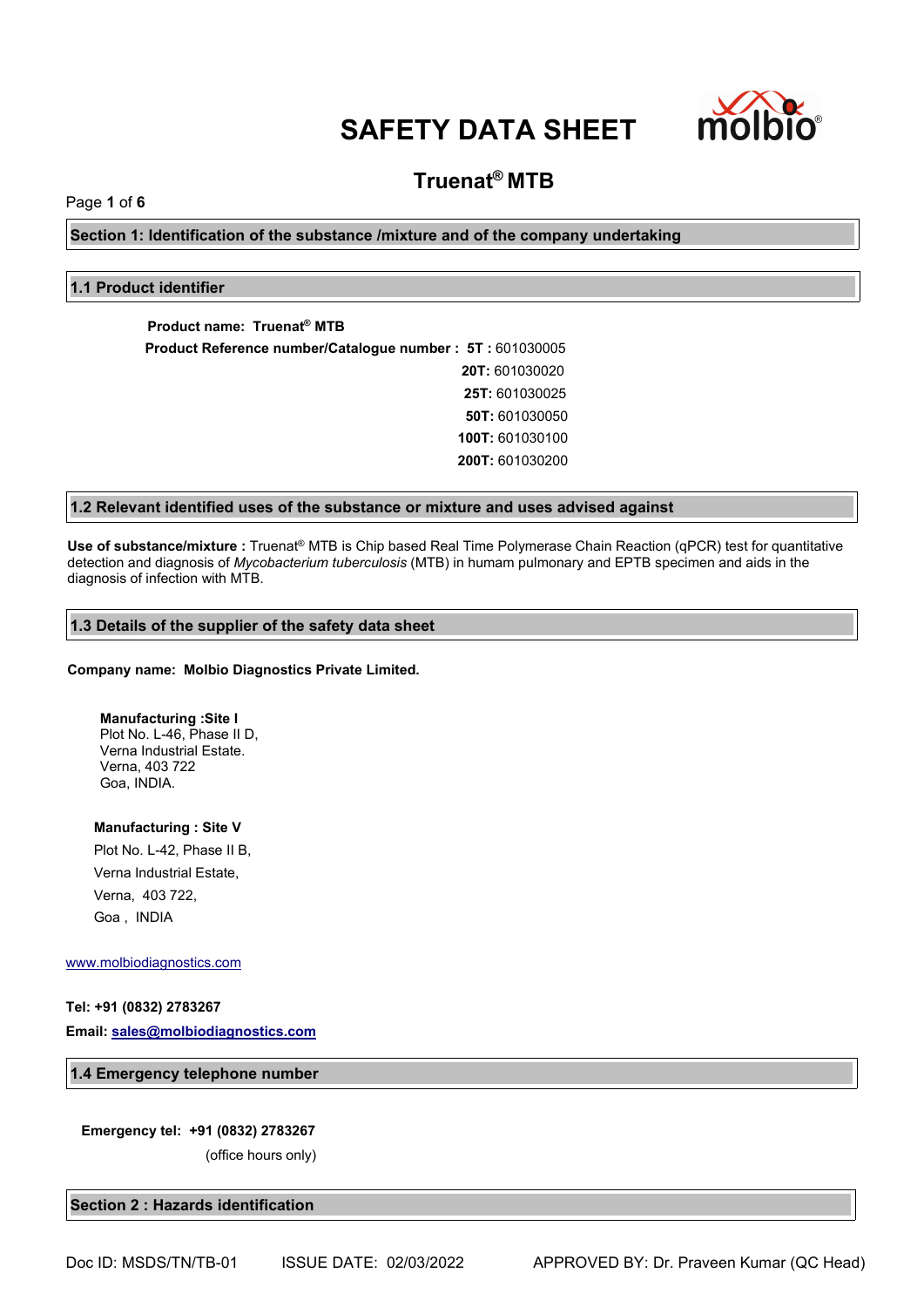

# **Truenat® MTB**

# Page **2** of **6**

### **2.1 Classification of the substance or mixture**

**Classification under CLP:** This product has no classification under CLP.

### **2.2 Label elements**

**Label elements:** Not Applicable

**Precautionary statements:** Not Applicable

#### **2.3 Other hazards**

Not Applicable

#### **Section 3 : Composition /information on ingredients**

#### **3.1 Substances**

# **Truenat® MTB**

The concentration of the raw material (chemicals) used in preparation of the Biomix is very negligible (< 0.1 % w/w) in the final buffer concentration. The product has no classification under CLP and is not falling under SVHC as per REACH Regulation (EC) No 1907/2006.

#### **Contents:**

*Truenat<sup>®</sup> Blank chip PCBA* (CAS number Not Applicable)

#### *Biomix*

Tricine (CAS # 5704-04-1) Bovine Serum Albumin (CAS # 9048-46-8) Potassium Chloride (CAS # 7447-40-7) Tween 20 (CAS # 90005-64-5) Trehalose (CAS # 6138-23-4) Trizma HCl (CAS # 1185-53-1) Magnesium Chloride (7786-30-3) EDTA (CAS # 60-00-4) Paraffin Wax (CAS # 8002-74-2) Glycerol (CAS # 56-81-5) Taq Polymerase (CAS number Not Applicable) Primer- Probe mix (CAS number Not Applicable) DNTPs (CAS number Not Applicable) Uracil N Glycosylase(CAS number Not Applicable)

#### **Section 4 : First aid measures**

#### **4.1 Description of first aid measures**

**Skin contact:** Wash immediately with plenty of soap and water

**Eye contact:** Rinse cautiously with water for several minutes. Remove contact lenses, if present and if easy to do so. Continue rinsing. If eye irritation persists, seek medical advice/attention.

**Ingestion:** Solid material is not acutely toxic; however, if molten material is swallowed, seek immediate medical attention.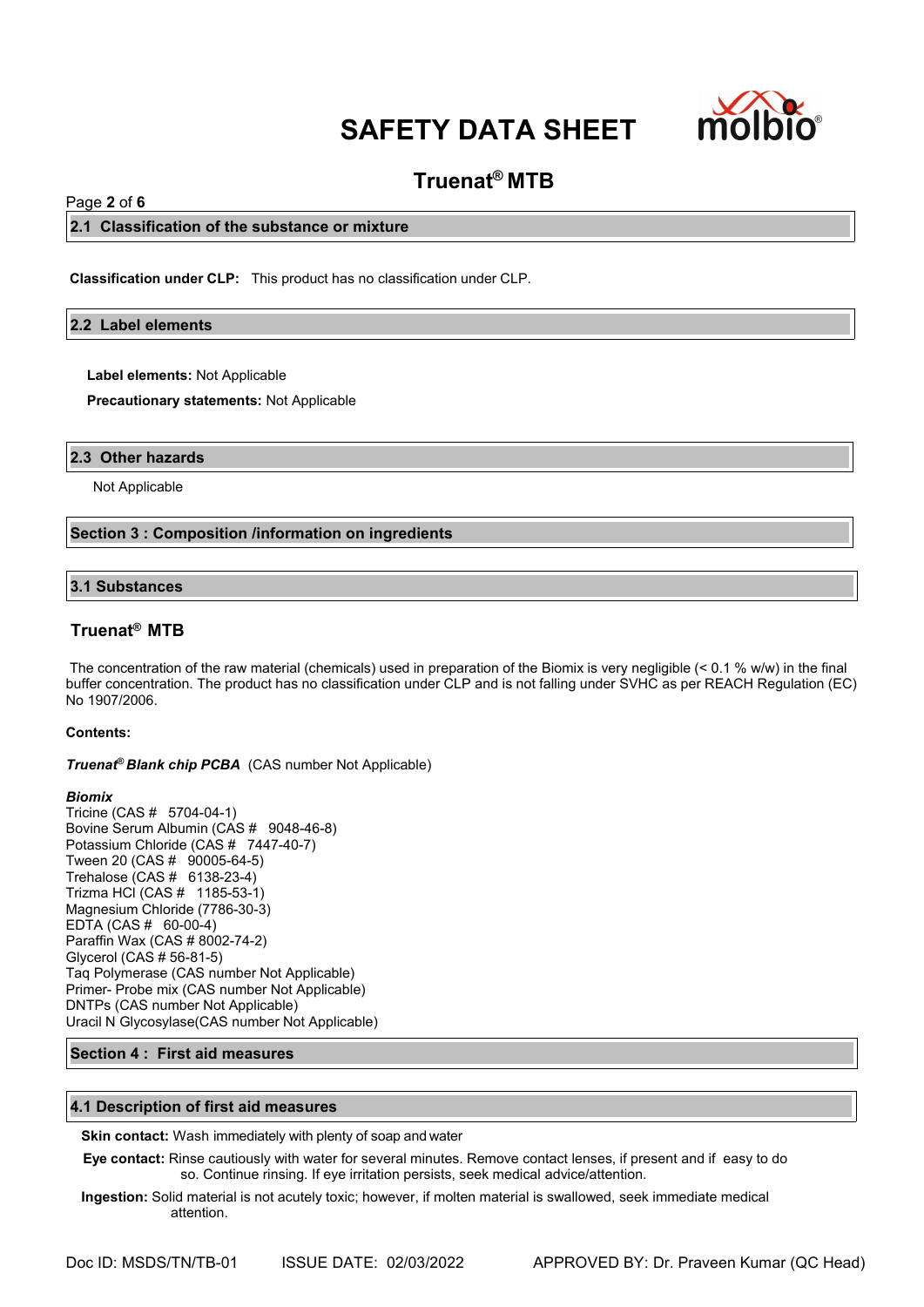

# **Truenat® MTB**

Page **3** of **6**

**Inhalation:** Irritation is unlikely to occur but can be due to molten wax fumes, but in the event of discomfort, move the victim away from source of exposure and into fresh air, if necessary seek medical assistance.

### **4.2 Most important symptoms and effects, both acute and delayed**

**Skin contact:** Molten wax can cause thermal burns. **Eye contact:** Redness and irritation. **Ingestion:** There may be throat irritation. **Inhalation:** No symptoms due to solid wax, but fumes might cause irritation and discomfort.

#### **4.3 Indication of any immediate medical attention and special treatment needed**

**Immediate / special treatment:** If eye irritation persists, seek medical advice/ attention. If molten material is swallowed, seek immediate medical attention.

#### **Section 5: Fire -fighting measures**

#### **5.1 Extinguishing media**

**Extinguishing media:** Carbon dioxide, dry chemical powder or polymer foam.

#### **5.2 Special hazards arising from the substance or mixture**

**Exposure hazards:** No known specific hazards

#### **5.3 Advice for fire fighters**

**Advice for fire-fighters:** Wear self-contained breathing apparatus and protective clothing to prevent contact with skin and eyes.

#### **Section 6: Accidental release measures**

#### **6.1 Personal precautions, protective equipment and emergency procedures**

**Personal precautions:** Refer to section 8 of SDS for personal protection details.

#### **6.2 Environmental precautions**

**Environmental precautions:** Do not discard into drains or rivers, waste bins.

### **6.3 Methods and material for containment and cleaning up**

**Containment and Clean-up procedures:** Spills of potentially infectious material should be cleaned up immediately with absorbent paper tissue and the contaminated area should be decontaminated with disinfectant such as 0.5% freshly prepared sodium hypochlorite.

Used Truenat® MTB chip, remains of samples, reagents of human and animal origin, as well as contamination materials, disposables, neutralized acids and other waste materials must be discarded according to the local regulations after decontamination by immersion in a freshly prepared 0.5% of sodium hypochlorite for 30 minutes (1 volume if 5% sodium hypochlorite for 10 volumes of contaminated fluid or water)

#### **6.4 Reference to other sections**

**Reference to other sections:** Refer to section 8 of SDS.

**Section 7: Handling and storage**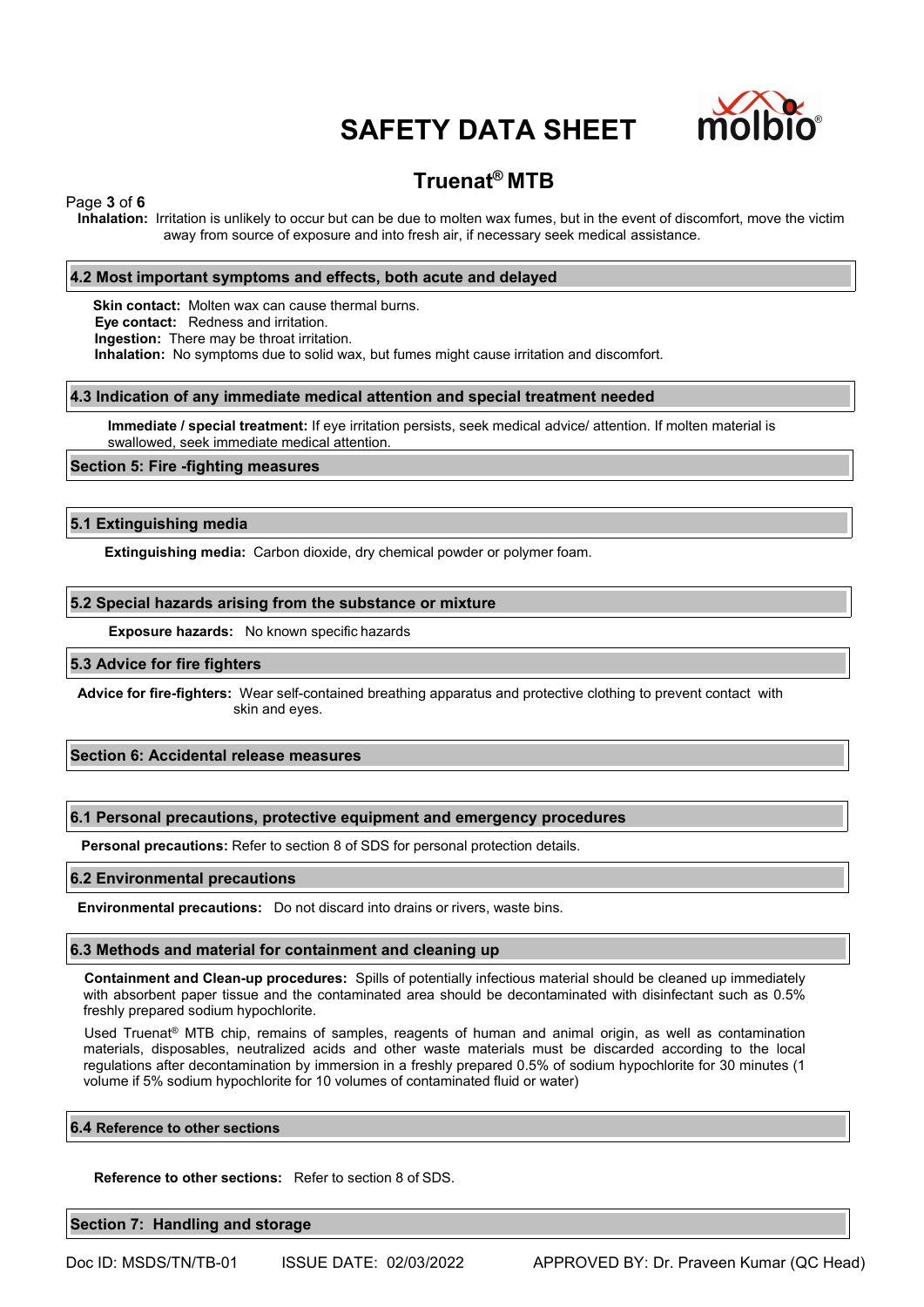

# **Truenat® MTB**

Page **4** of **6**

### **7.1 Precautions for safe handling**

**Handling requirements:** No special requirements.

# **7.2 Conditions for safe storage , including any incompatibilities**

**Storage conditions:** Store in original container between 2ºC to 30ºC. Do not expose to moisture and direct sunlight. **Suitable packaging:** Must only be kept in original packaging.

#### **7.3 Specific end use(s)**

**Specific end use(s):** *In-vitro* diagnosis of *Mycobacterium tuberculosis*.

# **Section 8: Exposure controls/personal protection**

# **8.1 Control parameters**

**Workplace exposure limits:** No data available.

# **8.2 Exposure controls**

**Engineering measures:** Ensure all engineering measures mentioned in section 7 of SDS are in place.

**Respiratory protection:** Respiratory protection notrequired.

**Hand protection:** Protective gloves.

**Eye protection:** No specific measures are required when using good safe practice.

**Skin protection:** Protective clothing not required when using good safe practice.

# **Section 9: Physical and chemical properties**

#### **9.1 Information on basic physical and chemical properties**

**State:** Solid **Colour:** White **Odour:** Odourless **Solubility in water:** Insoluble

**Viscosity:** Not Applicable

**pH:** Not Applicable

**Boiling point/range°C:** No data available **Melting point/range°C:** No data available. **Flash point°C:** No data available **Autoflammability°C:** No data available. **Vapour pressure:** No data available. **Relative density:** No data available.

**9.2 Other Information**

**Other information:** None

**Section 10: Stability and reactivity**

**10.1 Reactivity**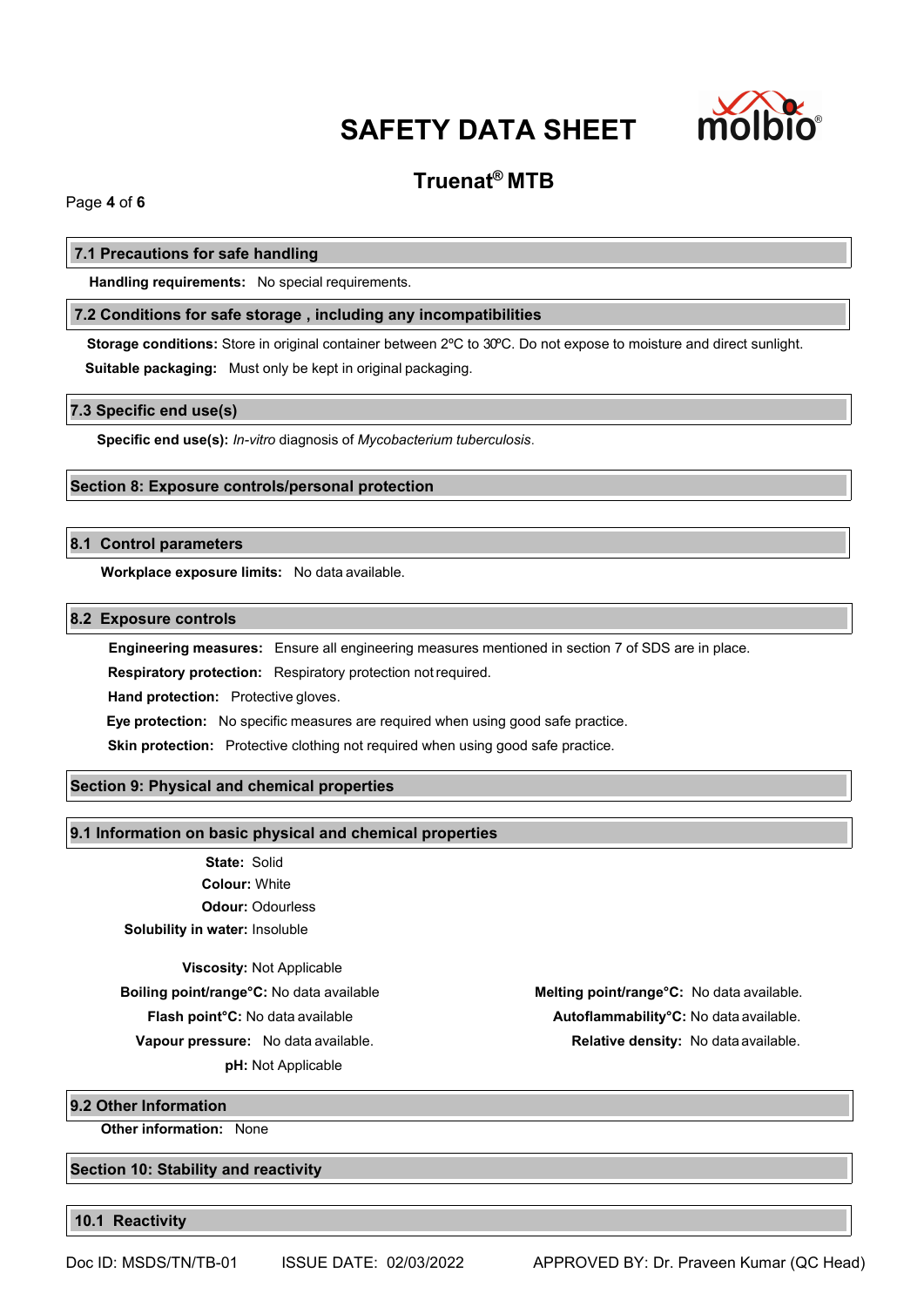

# **Truenat® MTB**

# Page **5** of **6**

**Reactivity:** Stable under recommended transport or storage conditions.

#### **10.2 Chemical stability**

**Chemical stability:** Stable under specified conditions.

#### **10.3 Possibility of hazardous reactions**

**Hazardous reactions:** No possible hazardous reactions.

#### **10.4 Conditions to avoid**

**Conditions to avoid:** Exposure to high temperature.

#### **10.5 Incompatible materials**

**Materials to avoid:** Organic solvents.

#### **10.6 Hazardous decomposition products**

**Hazardous decomposition products:** No hazardous decomposition products are formed in high quantities

# **Section 11: Toxocological information**

#### **Section 11.1 Information on Toxocological effects**

**Toxicity values:** No data available.

# **Symptoms/routes of exposure**

**Skin contact:** There may be mild irritation at the site of contact

**Eye contact:** There may be irritation and redness.

**Ingestion:** There may be irritation of the throat.

**Inhalation:** No symptoms due to solid wax, but fumes might cause irritation and discomfort.

## **Section 12: Ecological information**

**12.1 Toxicity**

**Ecotoxicity values:** No data available.

#### **12.2 Persistence and degradability**

**Persistence and degradability:** N o n - b iodegradable.

**12.3 Bioaccumulative potential**

**Bioaccumulative potential:** No bioaccumulation potential.

#### **12.4 Mobility in soil**

**Mobility:** Not readily absorbed into soil.

#### **12.5 Results of PBT and vPvB assessment.**

Results of PBT and vPvB assessment: Not Applicable

## **12.6 Other adverse effects**

**Other adverse effects:** Not Applicable